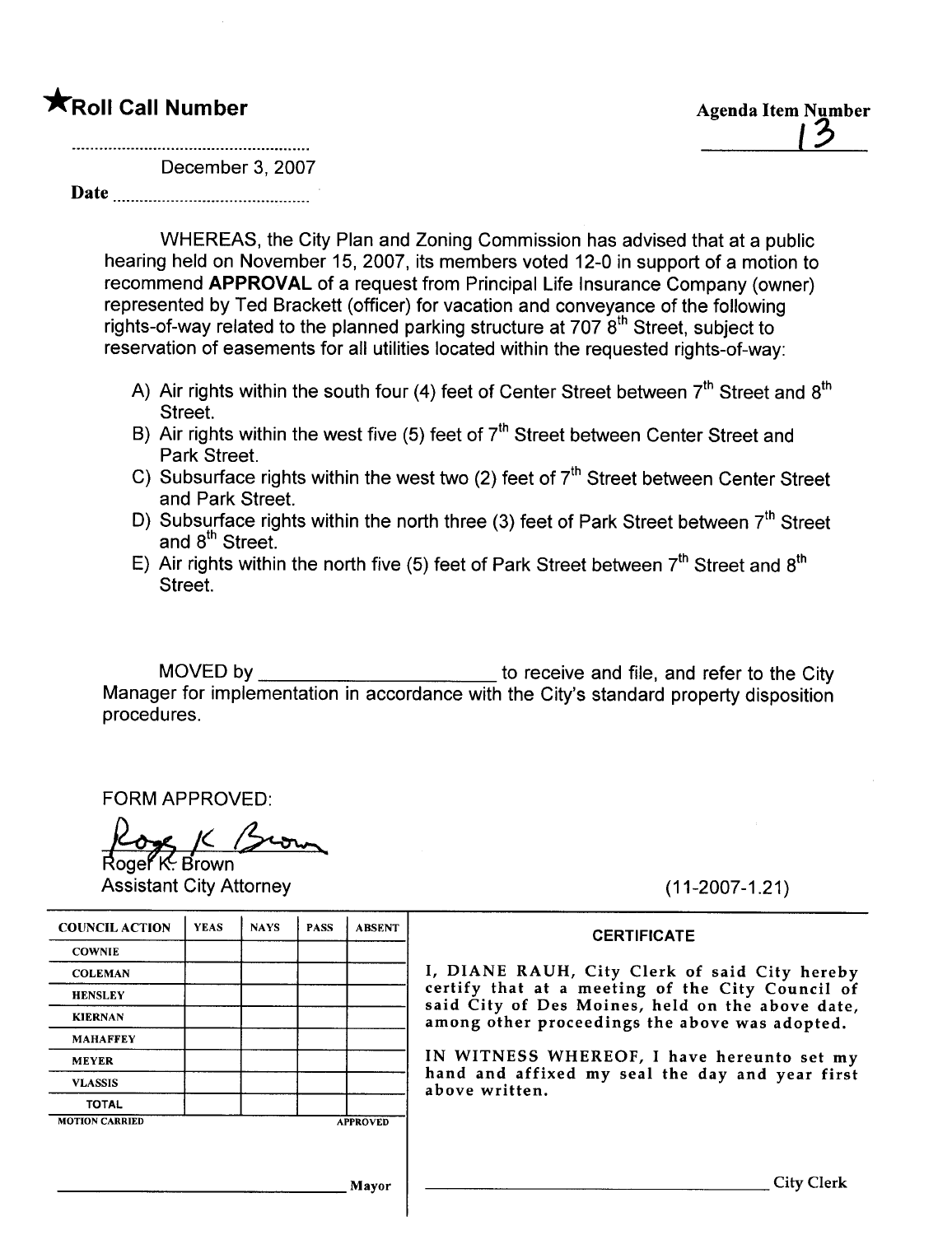D2te

| December 3, 2007 | Agenda Item |
|------------------|-------------|
|                  |             |

Roll Call #

Honorable Mayor and City Council City of Des Moines, Iowa

Members:

Communication from the City Plan and Zoning Commission advising that at their meeting held November 15, 2007, the following action was taken:

### COMMISSION RECOMMENDATION:

After public hearing, the members voted 12-0 as follows:

| <b>Commission Action:</b> | Yes | <b>Nays</b> | Pass | Absent |
|---------------------------|-----|-------------|------|--------|
| Leisha Barcus             | Χ   |             |      |        |
| David Cupp                | Χ   |             |      |        |
| <b>Shirley Daniels</b>    | Χ   |             |      |        |
| Dann Flaherty             | Χ   |             |      |        |
| <b>Bruce Heilman</b>      |     |             |      | Х      |
| Jeffrey Johannsen         |     |             |      | Χ      |
| Greg Jones                | х   |             |      |        |
| <b>Frances Koontz</b>     | Χ   |             |      |        |
| Kaye Lozier               | Χ   |             |      |        |
| Jim Martin                | X   |             |      |        |
| <b>Brian Millard</b>      |     |             |      | X      |
| Mike Simonson             | Χ   |             |      |        |
| <b>Kent Sovern</b>        | Χ   |             |      |        |
| <b>Tim Urban</b>          | Χ   |             |      |        |
| <b>Marc Wallace</b>       | Χ   |             |      |        |

APPROVAL of a request from Principal Life Insurance Company (owner) represented by Ted Brackett (officer) for vacation and conveyance of the following rights-of-way related to the planned parking structure at 707  $8<sup>th</sup>$  Street, subject to reservation of easements for all utilities located within the requested rights-of-way: (11-2007-1.21)

- A) Air rights within the south four (4) feet of Center Street between  $7<sup>th</sup>$  Street and 8<sup>th</sup> Street.
- B) Air rights within the west five (5) feet of  $7<sup>th</sup>$  Street between Center Street and Park Street.
- C) Subsurface rights within the west two (2) feet of  $7<sup>th</sup>$  Street between Center Street and Park Street.
- D) Subsurface rights within the north three (3) feet of Park Street between  $7<sup>th</sup>$ Street and 8<sup>th</sup> Street.
- E) Air rights within the north five (5) feet of Park Street between  $7<sup>th</sup>$  Street and  $8<sup>th</sup>$ Street.

Written Responses o In Favor o In Opposition



CITY PLAN AND ZONING COMMISSION ARMORY BUILDING 602 ROBERT D. RAY DRIVE DES MOINES, IOWA 50309 -1881 (515) 283-4182

> ALL-AMERICA CITY 1949,1976,1981 2003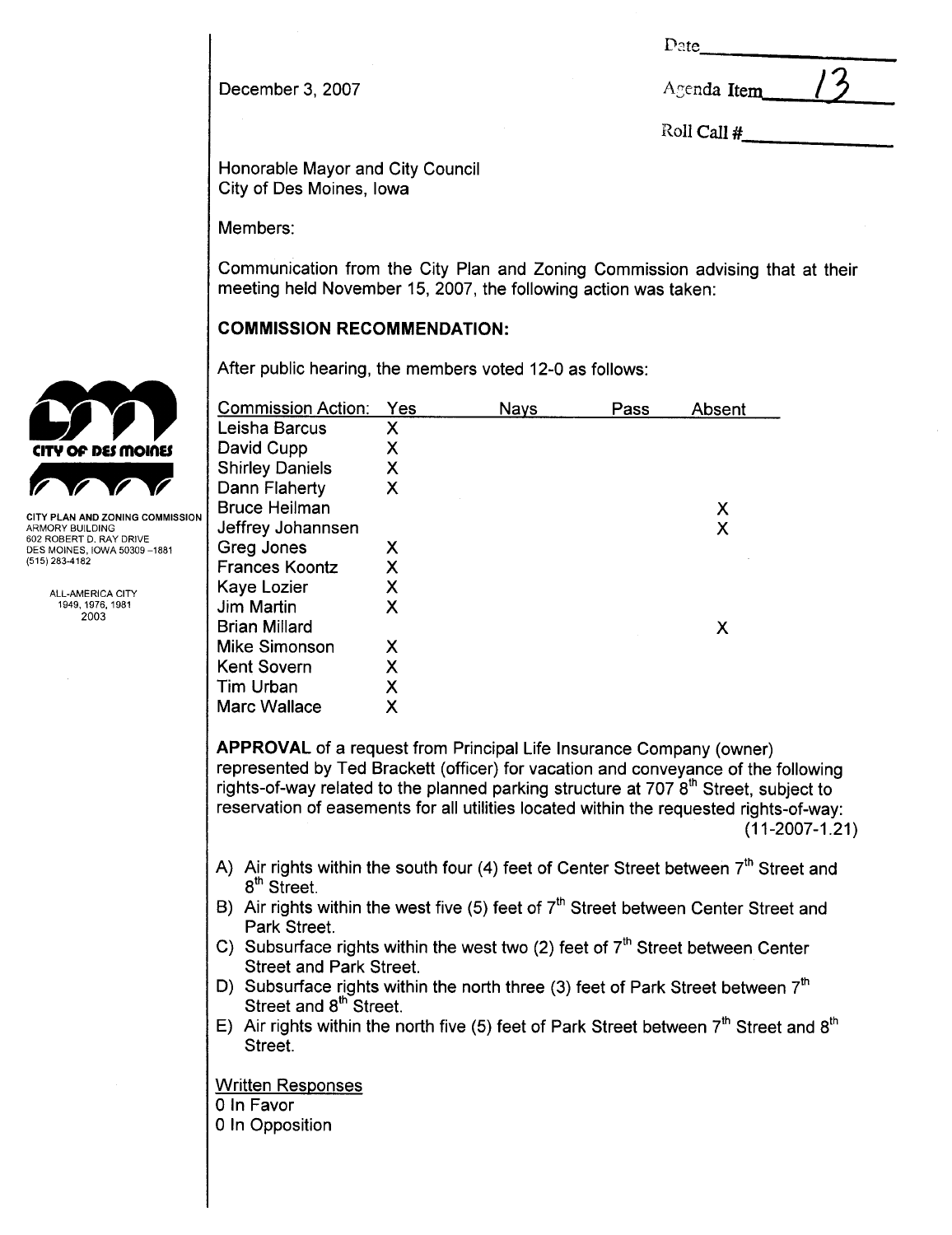#### STAFF RECOMMENDATION AND BASIS FOR APPROVAL

Staff recommends approval of the requested vacations and conveyances in parts A - E subject to reservation of easements for all utilities located within the requested rights-of-way,

#### STAFF REPORT

#### i. GENERAL INFORMATION

- 1. Purpose of Request: The applicant is proposing to clear the subject site and construct a 9 story parking garage to support the Principal Financial Group office buildings to the south. The requested vacation and conveyance of air rights over Park Street would allow for a pedestrian sky bridge to connect the parking garage to the "Corporate 4" office building.
- 2. Size of Site: The site proposed for redevelopment measures 264' x 330' or 87,120 square feet (2 acres).
- 3. Existing Zoning (site): "C-3" Central Business District Commercial District and "GGP" Gambling Games Prohibition Overlay District.
- 4. Existing Land Use (site): Surface parking lot.

#### 5. Adjacent Land Use and Zoning:

North - "Hillside PUD"; Uses are Center Street and a surface parking lot.

- South "C-3"; Uses are Park Street and the 8-story "Corporate 4" office building for Principal Financial Group.
- **East** "C-3" & "C-2"; Uses include  $7<sup>th</sup>$  Street, the 16-story Park Place condominium tower, and a Banker's Trust bank.
- West "C-3A"; Uses are vacated  $8<sup>th</sup>$  Street right-of-way and a surface parking lot to be redeveloped with a daycare center.
- 6. General Neighborhood/Area Land Uses: The subject property is located at the northern edge of the downtown central business district.
- 7. Applicable Recognized Neighborhood(s): Downtown Neighborhood.
- 8. 2020 Community Character Land Use Plan Designation: Downtown: Intensive, Mixed Use Office/Residential.
- 9. Applicable Regulations: The Commission reviews all proposals to vacate land or air rights dedicated for a specific public purpose, such as for streets and parks, to determine whether the land or air rights are still needed for such purpose or may be released (vacated) for other use. The recommendation of the Commission is forwarded to the City CounciL.

#### II. ADDITIONAL APPLICABLE INFORMATION

1. Utilities: Qwest has maintenance portals and buried conduit in the center of the west lane of  $7<sup>th</sup>$  Street. These facilities should not be affected by the vacation of two feet of subsurface rights on the west side of  $7<sup>th</sup>$  Street. MidAmercian Energy has indicated that there are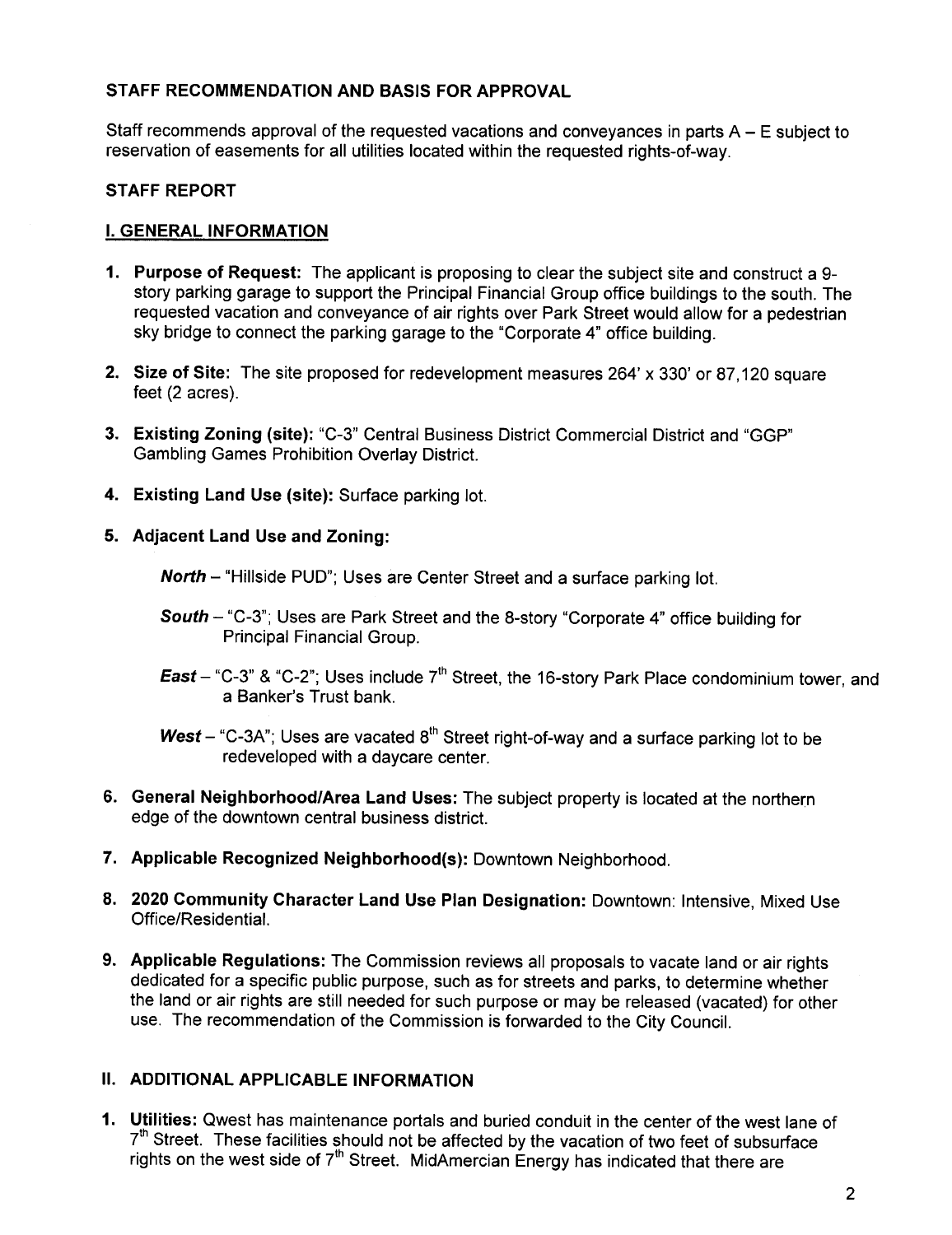underground electric conduit and switching gear impacting the south edge of the Center Street right-of-way. These facilities should not be impacted by the cornice encroaching into the air within the south four feet of Center Street. It is anticipated that the switching gear will be relocated as part of the parking structure project. There are also aerial light fixtures located within the sidewalk area on both the north side of Park Street and  $7<sup>th</sup>$  Street. MidAmerican has requested easements be reserved in the affected rights-of-way.

2. Street System: None of the requested vacations will impact the traveled portion of the street. The City Council previously vacated 8<sup>th</sup> Street from Center Street to Park Street for the proposed project. Other than that segment of street being removed, there are no anticipated changes to the surrounding street network, other than temporarily closures during construction of the proposed parking structure.

On April 19, 2007, the Plan and Zoning Commission recommended vacation and conveyance of adjoining 8<sup>th</sup> Street between Park Street and Center Street. On May 7, 2007, the City Council approved this vacation and conveyance. On July 19, 2007 the Plan & Zoning Commission recommended the vacation and conveyance of the air rights over Park Street for the sky bridge proposed to connect the proposed parking structure to Corporate 4 on the Principal Life Insurance campus.

#### SUMMARY OF DISCUSSION

Fran Koontz: Moved approval of the requested vacations and convevances in parts  $A - E$  subject to reservation of easements for all utilities located within the requested rights-of-way.

Motion passed 12-0.

Respectfully submitted,

Michael Ludwig, AICP Planning Administrator

MGL:dfa

Attachment